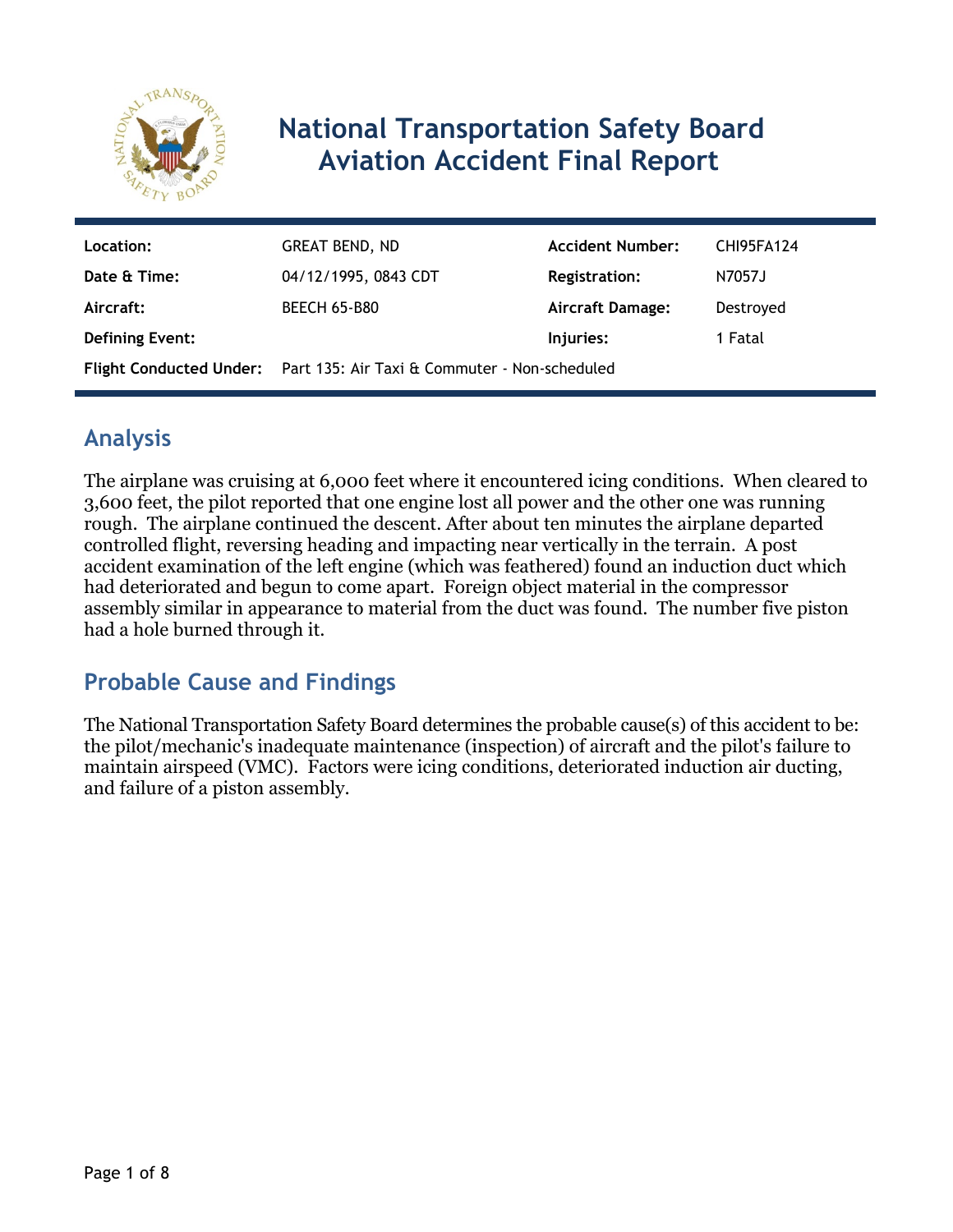#### **Findings**

Occurrence #1: LOSS OF ENGINE POWER Phase of Operation: CRUISE

Findings

1. (F) WEATHER CONDITION - ICING CONDITIONS

2. (F) INDUCTION AIR DUCTING - DETERIORATED

3. (C) MAINTENANCE,INSPECTION - INADEQUATE - OWNER/PILOT MECHANIC

4. COMPRESSOR ASSEMBLY,IMPELLER - FOREIGN MATERIAL/SUBSTANCE

5. (F) ENGINE ASSEMBLY,PISTON - FAILURE

----------

Occurrence #2: LOSS OF CONTROL - IN FLIGHT Phase of Operation: EMERGENCY DESCENT/LANDING

Findings

6. (C) AIRSPEED(VMC) - NOT MAINTAINED - PILOT IN COMMAND ----------

Occurrence #3: IN FLIGHT COLLISION WITH TERRAIN/WATER Phase of Operation: DESCENT - UNCONTROLLED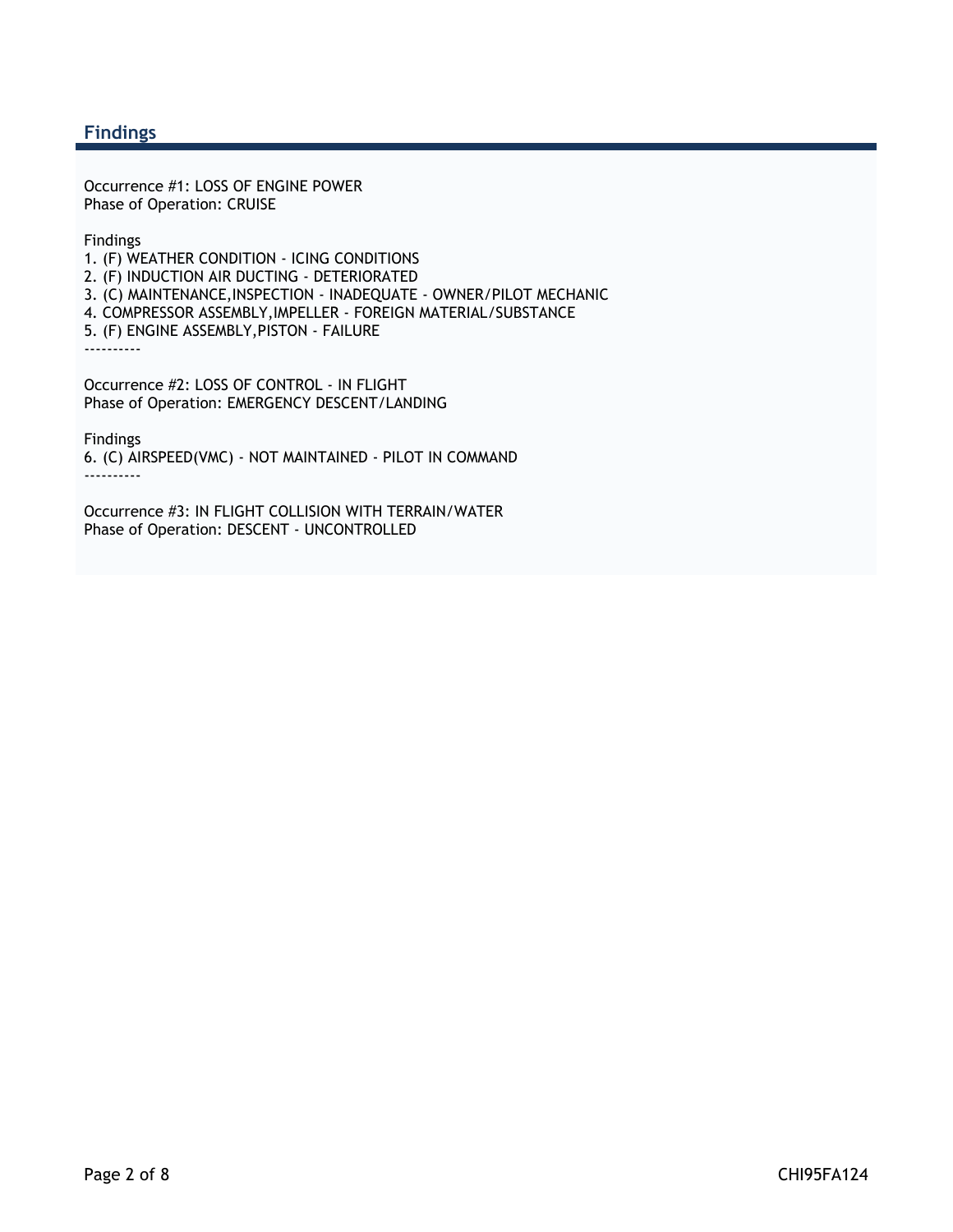# **Factual Information**

#### HISTORY OF FLIGHT

On April 12, 1995, at 0843 central daylight time a Beech 65-B80, N7057J, operated by Air Cargo Masters, Inc., of Brandon, South Dakota, and piloted by an airline transport rated pilot, departed controlled flight and impacted trees and terrain, approximately seven miles southwest of the Harry Stern Airport, Wahpeton, North Dakota. The airplane was destroyed and the pilot sustained fatal injuries. The 14 CFR Part 135 flight was operating on an IFR flight plan. Weather in the vicinity of the accident was reported as IMC. The flight departed Sioux Falls, South Dakota, about 0815, as an on-demand cargo flight with the intended destination of Fargo, North Dakota.

At 0626 the pilot of N7057J, called the Federal Aviation Administration (FAA), Huron Flight Service Station (FSS). During the conversation with the FAA briefer the pilot received current and forecast weather, pilot reports, winds aloft and filed an IFR flight plan from Sioux Falls, South Dakota, to Fargo, North Dakota. A transcription of the conversation between the pilot and the FSS briefer is attached to this report. Included in the weather briefing were current and forecast reports containing icing conditions.

En route to Fargo, North Dakota, cruising at 6,000 feet, the pilot of N7057J was in radio communication with the FAA Minneapolis Air Route Traffic Control Center (ARTCC). A transcribed copy of these radio communications are attached to this report. At 0810, the pilot of N7057J reported, "Yeaaa we're picking up some ice here. Any chance of four?" The flight was cleared to descend to 5,000 feet. Again at 0821, the pilot requested, "Any chance of getting four?" But was denied clearance, wherein, the ARTCC controller asked about icing. To this the pilot responded, "Yeah we've got ice for sure." One minute later the flight was cleared to descend to 4,000 feet. At 0831, the ARTCC controller inquired of the flight, "... are you out of the icing?" To which the pilot responded, "Nah, we're still in icing up here ... ." Following this there was some discussion about the flight diverting to Wahpeton, North Dakota, and the airplane's ability to climb above the icing. At 0833, the flight was cleared to descend to 3,600 feet. Three seconds after this clearance, the pilot stated, "This is, ah we're, we just lost one of um.. ." After this radio communication, continued uninterrupted radio communications between the ARTCC and N7057J, were not possible. The ARTCC controller began to relay messages through N150BC, and later through Mesaba Airlines Flight 3249. Information was relayed to the pilot and back to the controller as the flight continued to lose altitude. At 0838, a message was relayed to the ARTCC controller that, "... he's at two thousand and ah still in the clouds, but the ice is coming off good." The last radio communication between Mesaba Airlines Flight 3249 and the pilot of N7057J occurred at 0842. At 0843, another relay was attempted, but the pilot did not respond. At 0846, FAA and flights confirmed they were receiving Emergency Locator Transmitter (ELT)signals on frequency 121.5 mhz.

There were no eyewitnesses to the accident. Shortly after the ELT signals were verified, a call was made to an operator at the Harry Stern Airport, Wahpeton, North Dakota. He was able to get airborne, and receive the signal; however later stated that he was unable to locate the accident airplane due to low clouds and encountering instrument meteorological conditions. After approximately one hour, he was able to return to the area of high signal strength of the ELT and locate the wreckage.

#### OTHER DAMAGE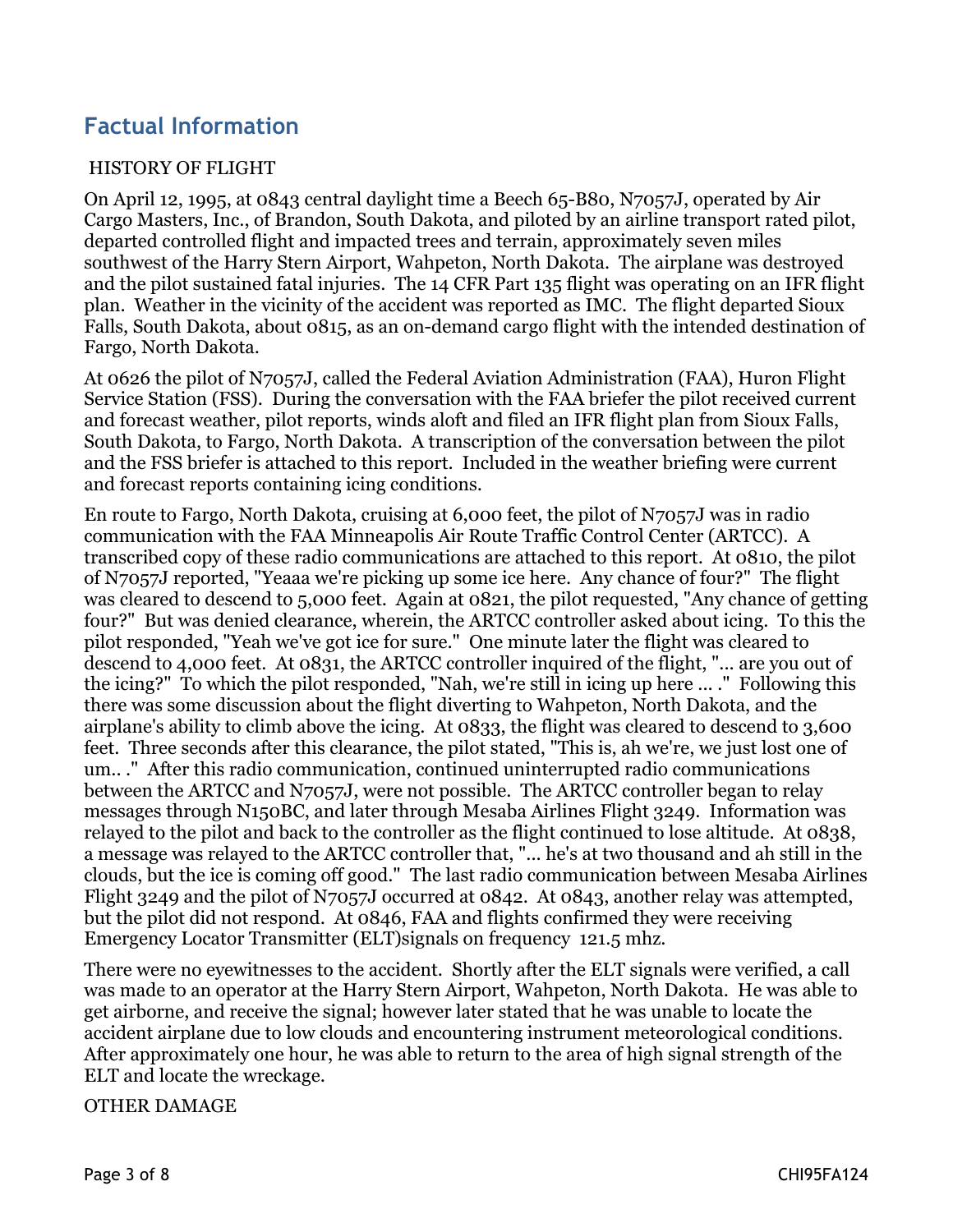Trees and foliage were damaged during the descent of the airplane.

#### PERSONAL INFORMATION

The pilot, age 46, was the holder of an airline transport rating. He had accumulated 6,100 hours flight time with 250 hours in the make and model of the accident airplane. He held a second class medical certificate issued May 16, 1994. His most recent biennial flight review was five months prior to the accident.

#### AIRCRAFT INFORMATION

The airplane was a Beech 65-B80, serial number LD-291, N7057J. The airplane had a total time in service of 6,887 hours at the time of the accident. The most recent 100 hour inspection was on December 29, 1994. The airplane had accumulated 81 hours since the inspection.

#### METEOROLOGICAL INFORMATION

Residents and a pilot who was looking for the accident airplane said that instrument meteorological conditions existed in the vicinity of the accident site at the time of the accident. They stated that the weather was characterized by low ceilings, below 1,000 feet.

#### COMMUNICATIONS

A transcript of portions of radio communications between the pilot and FAA facilities is attached to this report. This transcript also includes telephone conversation prior to the accident flight between the pilot and FAA FSS.

En route the accident airplane descended below an altitude where the FAA facilities were able to maintain uninterrupted radio communication. During this period radio transmissions were relayed by two other airplanes, N150BC, and Mesaba Airlines Flight 3249.

#### WRECKAGE AND IMPACT INFORMATION

The airplane wreckage was located in an area of small timber growth. The direction of travel was on a heading of 280 degrees. There were broken branches from tree tops for 70 feet beginning at the initial impact with trees about 50 feet in height and leading up to the main wreckage. Trees within 20 feet of the wreckage were broken to the ground.

The airplane was found in a near vertical attitude, nose down with the final heading to the southeast. The landing gear and flaps were in the retracted position.

The left wing sustained tree impact damage that separated a portion of the wing and tip. The outboard section was located 45 feet from the main wreckage. The inboard section remained attached to the wing center section. The inboard wing exhibited tree impact damage of the leading edge that started at the separation point and continued inboard about four feet. The outboard edge of the outboard flap was bent upward and exhibited a tree impact mark. The wing bowed upward at the outboard edge.

The right wing sustained tree impact damage that separated the outboard wing in two sections. The outboard section was located 20 feet from the main wreckage. The inboard section remained attached to the center section. The inboard wing exhibited tree impact damage to the leading edge that started at the separation point and continued inboard about six feet. The wing was twisted with the leading edge curling upward and aft.

The fuselage sustained ground impact damage with the nose section crushed rearward and to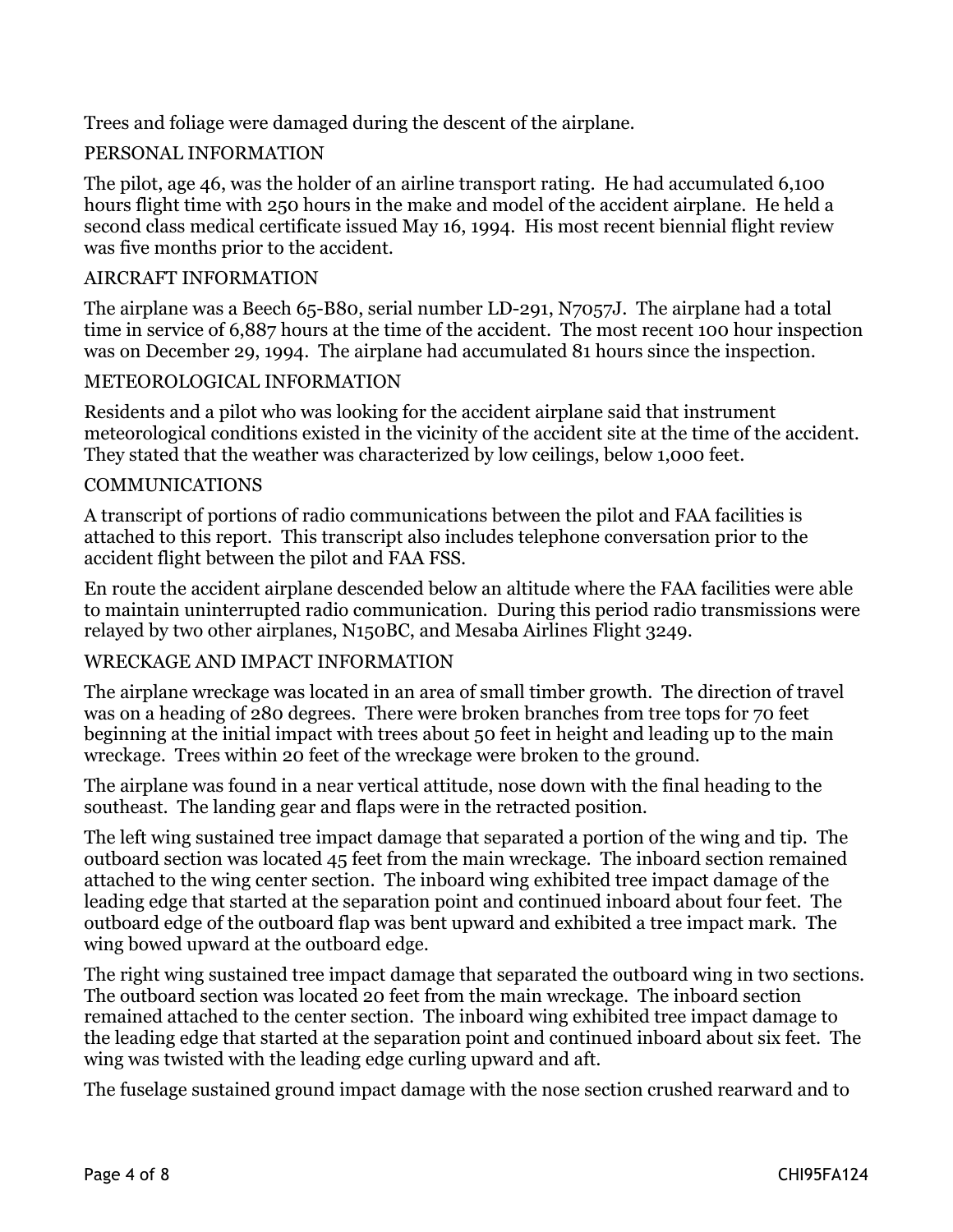the left. The fuselage and center section were fractured at the aft spar. The sides of the fuselage were bent and wrinkled.

The empennage remained attached to the fuselage; however, the tail cone was bent to the right of the centerline of the airplane, aft of the rear cabin entry door. The left horizontal stabilizer, left elevator, vertical stabilizer, and rudder sustained minor damage during impact. One-third of the right horizontal stabilizer and right elevator separated during impact.

The outboard section of the right elevator separated into two sections. Both the right horizontal stabilizer and right elevator sections were located under the empennage section.

Control continuity was established in that all terminal ends of controls were intact and in their proper locations.

The right engine remained partially attached to its mount although it had moved aft into the firewall and nacelle. The gear box and propeller separated from the engine and were located six feet southeast of the engine, partially impacted in the ground. Upon removal from the ground, the right propeller exhibited polishing of the cambered side with leading edge impact marks. All three blades were bent aft and had spanwise twisting. The spinner was collapsed around the propeller hub exhibiting twist in the direction opposite rotation. Tree limbs were found the impact path to four inches in diameter indicating cut marks consistent with propeller strikes and exhibiting black paint transfers similar to that on the propeller face.

The left engine remained attached to the mounts and firewall in the nacelle area. The propeller remained attached to the engine and was feathered. The cowling was intact around the engine. Upon removing the top cowling, the right magneto was found separated from its mount, but remained attached by way of the ignition harness.

After the cargo was removed from the wreckage it was weighed. The actual weight of the cargo was compared to the weight and balance on the manifest for the flight, and was 60 pounds greater than shown on the manifest.

#### MEDICAL AND PATHOLOGICAL INFORMATION

A post mortem examination of the pilot was conducted at St. Francis Medical Center, Breckenridge, Minnesota, on April 12, 1995. No pre-existent anomalies were noted during this examination which contributed to the accident or the pilot's death.

Specimens were collected for toxicology testing from the pilot. These tests were negative for those drugs screened.

#### TESTS AND RESEARCH

On May 23, 1995, both the left and right engines were further examined. During that examination, the left engine was disassembled for further inspection. The oil pump filter, and oil pressure relief valve were found to contain aluminum chips.

The connecting hose between the air filter and the intake air sump was deteriorated and pieces of the material were missing. When the diffuser cover to supercharger was removed the vanes on the compressor wheel exhibited a texture as though they had been sandblasted. Little bits of rubber and fiberglass from intake hoses were found on the diffuser vanes.

The engine rotated freely and there was continuity throughout.

A compression check indicated no compression on cylinder #5. On disassembly a hole was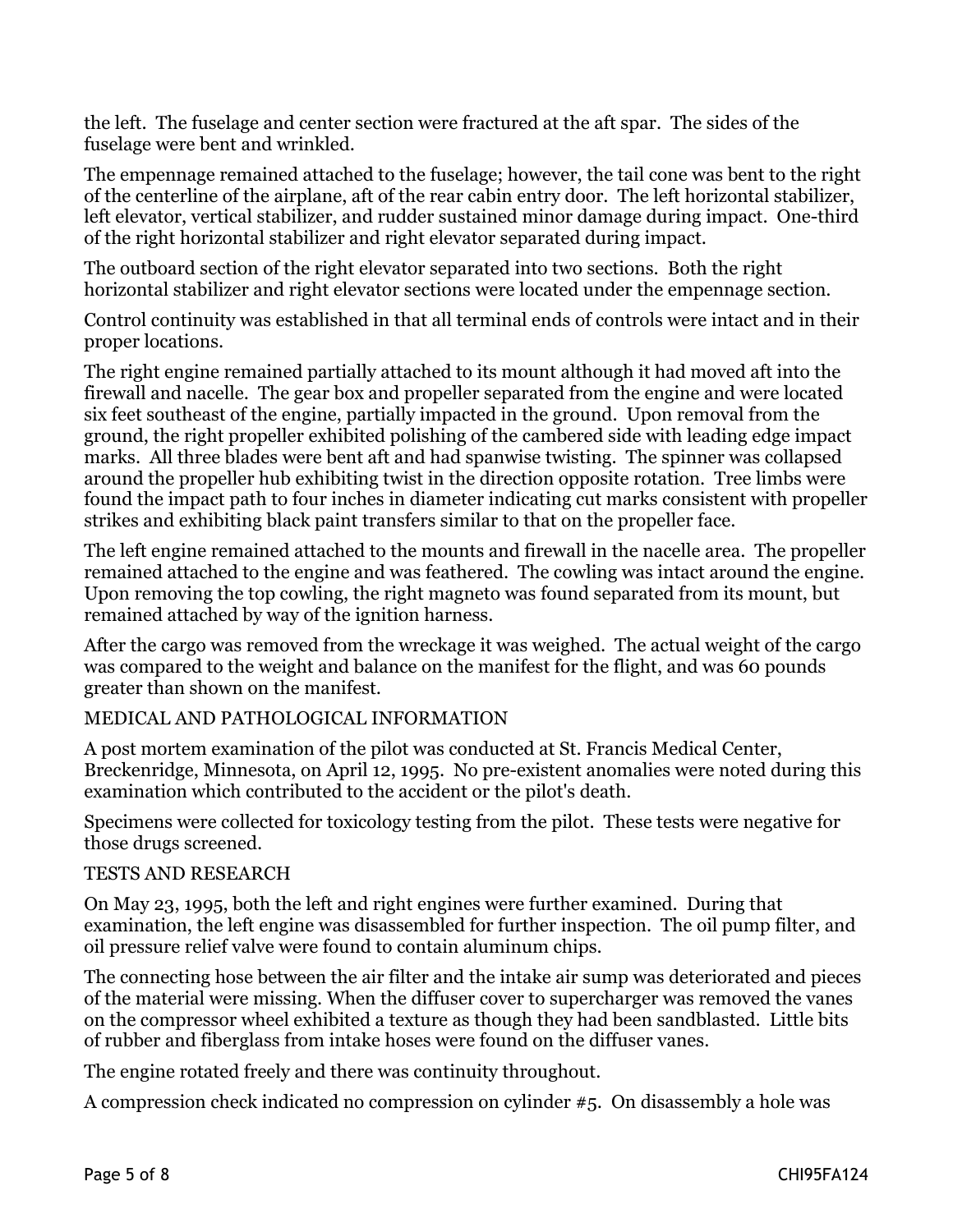found in the piston head which ran down through the ring grove area and through the piston skirt. The top piston ring was absent. The next ring was missing 3" of the ring. The oil control ring was separated where a hole was burned through it.

The #1 cylinder was found to have the top ring broken with the ring land worn to double its normal size.

The timing of the left magneto to the engine was established prior to removal. Both magnetos sparked when tested on a test bench.

The right engine was inspected for continuity, compression, and the oil pump filter for contamination. No abnormalities were noted. Both magnetos sparked.

#### ADDITIONAL DATA/INFORMATION

Parties to the investigation were the Federal Aviation Administration, Flight Standards District Office, Fargo, North Dakota; Lycoming, Williamsport, Pennsylvania; and Beech Aircraft, Wichita, Kansas.

The airplane wreckage was released to a representative of the owner on March 11, 1996.

#### **Pilot Information**

| Certificate:                     | Airline Transport                                                                                                        | Age:                              | 46, Male   |
|----------------------------------|--------------------------------------------------------------------------------------------------------------------------|-----------------------------------|------------|
| Airplane Rating(s):              | Multi-engine Land                                                                                                        | Seat Occupied:                    | Left       |
| <b>Other Aircraft Rating(s):</b> | None                                                                                                                     | <b>Restraint Used:</b>            | Seatbelt   |
| Instrument Rating(s):            | Airplane                                                                                                                 | <b>Second Pilot Present:</b>      | No         |
| Instructor Rating(s):            | None                                                                                                                     | <b>Toxicology Performed:</b>      | Yes        |
| <b>Medical Certification:</b>    | Class 2 Valid Medical--no<br>waivers/lim.                                                                                | Last FAA Medical Exam:            | 05/16/1994 |
| <b>Occupational Pilot:</b>       |                                                                                                                          | Last Flight Review or Equivalent: |            |
| <b>Flight Time:</b>              | 6100 hours (Total, all aircraft), 250 hours (Total, this make and model), 5700 hours (Pilot In<br>Command, all aircraft) |                                   |            |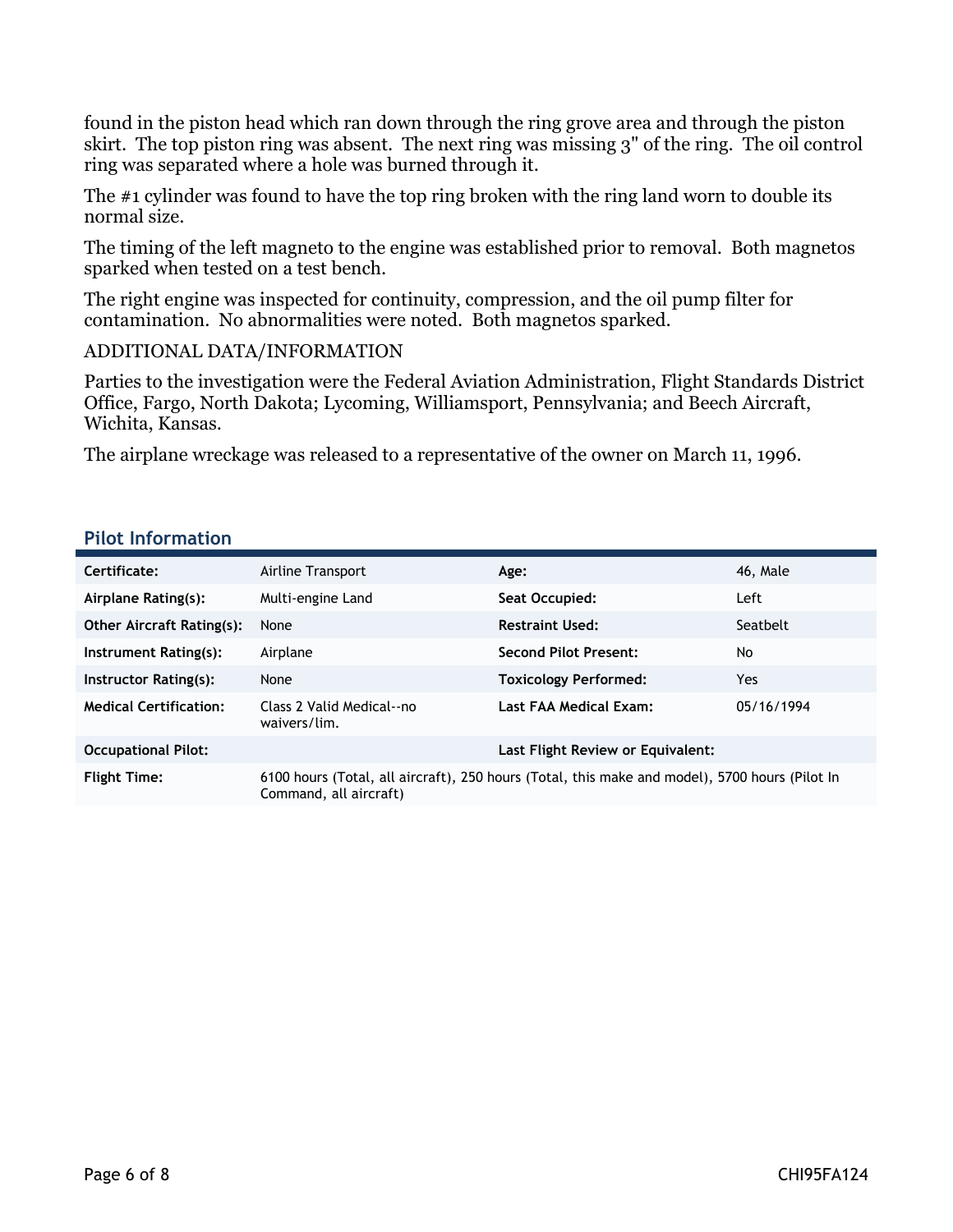### **Aircraft and Owner/Operator Information**

| Aircraft Make:                    | <b>BEECH</b>                                        | <b>Registration:</b>                     | N7057J                   |
|-----------------------------------|-----------------------------------------------------|------------------------------------------|--------------------------|
| Model/Series:                     | 65-B80 65-B80                                       | <b>Aircraft Category:</b>                | Airplane                 |
| Year of Manufacture:              |                                                     | <b>Amateur Built:</b>                    | No                       |
| Airworthiness Certificate:        | Normal                                              | <b>Serial Number:</b>                    | LD-291                   |
| <b>Landing Gear Type:</b>         | Retractable - Tricycle                              | Seats:                                   | $\overline{2}$           |
| Date/Type of Last Inspection:     | 12/29/1994, 100 Hour                                | <b>Certified Max Gross Wt.:</b>          | 8800 lbs                 |
| Time Since Last Inspection:       | 81 Hours                                            | Engines:                                 | 2 Reciprocating          |
| Airframe Total Time:              | 6887 Hours                                          | <b>Engine Manufacturer:</b>              | LYCOMING                 |
| ELT:                              | Installed, activated, aided in<br>locating accident | <b>Engine Model/Series:</b>              | IGSO-540-A1D             |
| <b>Registered Owner:</b>          | HUNT, WESLEY                                        | <b>Rated Power:</b>                      | 380 hp                   |
| Operator:                         | AIR CARGO MASTERS, INC.                             | <b>Operating Certificate(s)</b><br>Held: | On-demand Air Taxi (135) |
| <b>Operator Does Business As:</b> | AIR CARGO MASTERS                                   | <b>Operator Designator Code:</b>         | A7MA                     |

### **Meteorological Information and Flight Plan**

| <b>Conditions at Accident Site:</b>     | Instrument Conditions               | <b>Condition of Light:</b>                     | Day                           |
|-----------------------------------------|-------------------------------------|------------------------------------------------|-------------------------------|
| <b>Observation Facility, Elevation:</b> | BWP, 967 ft msl                     | Distance from Accident Site:                   | 7 Nautical Miles              |
| <b>Observation Time:</b>                | 0958 CDT                            | Direction from Accident Site:                  | $20^{\circ}$                  |
| <b>Lowest Cloud Condition:</b>          | Partial Obscuration / 800<br>ft agl | Visibility                                     | 0 Miles                       |
| Lowest Ceiling:                         | Unknown / 0 ft agl                  | Visibility (RVR):                              | $0$ ft                        |
| Wind Speed/Gusts:                       | 17 knots / 20 knots                 | Turbulence Type<br>Forecast/Actual:            |                               |
| <b>Wind Direction:</b>                  | $330^\circ$                         | <b>Turbulence Severity</b><br>Forecast/Actual: |                               |
| <b>Altimeter Setting:</b>               | 29 inches Hg                        | <b>Temperature/Dew Point:</b>                  | $0^{\circ}$ C / $0^{\circ}$ C |
| <b>Precipitation and Obscuration:</b>   |                                     |                                                |                               |
| <b>Departure Point:</b>                 | SIOUX FALLS, SD (FSD)               | Type of Flight Plan Filed:                     | IFR.                          |
| Destination:                            | FARGO, ND (FAR)                     | <b>Type of Clearance:</b>                      | <b>IFR</b>                    |
| <b>Departure Time:</b>                  | 0800 CDT                            | Type of Airspace:                              | Class G                       |

### **Wreckage and Impact Information**

| Crew Injuries:          | 1 Fatal | Aircraft Damage:           | Destroyed |
|-------------------------|---------|----------------------------|-----------|
| Passenger Injuries:     | N/A     | <b>Aircraft Fire:</b>      | None      |
| <b>Ground Injuries:</b> | N/A     | <b>Aircraft Explosion:</b> | None      |
| Total Injuries:         | 1 Fatal | Latitude, Longitude:       |           |